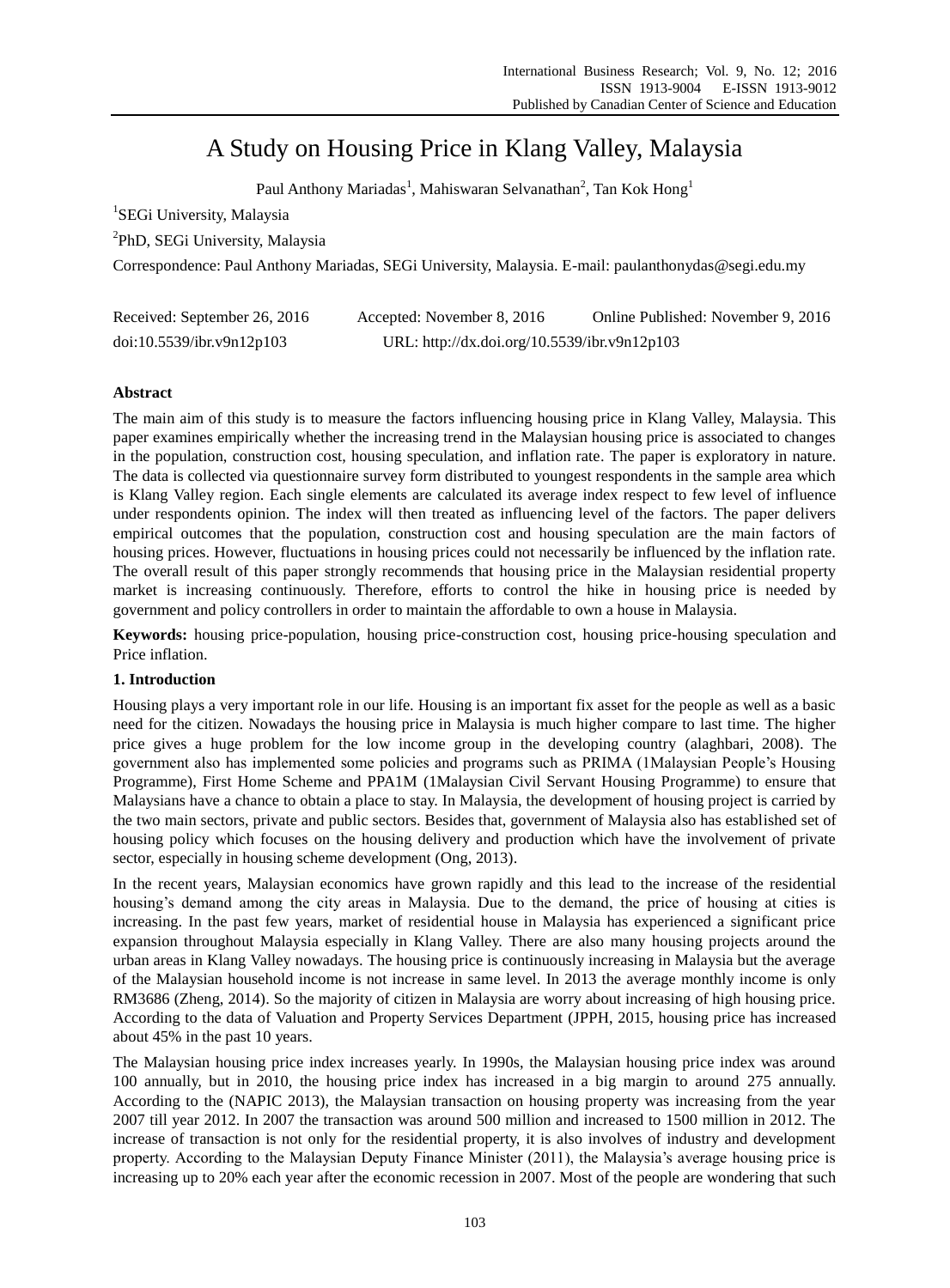high annual increase in housing price will lead them to face unaffordability to own a house (Ong, 2013). For example, before 2008, people can buy a terrace house around Kuala Lumpur at RM 250,000 to RM 450,000. But after 2008, the price had already gone up. In 2012, a terrace house around Kuala Lumpur areas cost around RM 500,000 to RM 900,000. This shows the transaction of houses increase the property trading. Once the market is active, it leads to the increase the housing price. It shows that the housing price increasing rapidly compare to last 10 years and it lead to become a common problem that face by all the Malaysian citizen. This price hike affects the society and standard of living, it also showing an unhealthy growing of Malaysian economy. So it is important to find out the factors that lead to this problem and state the relationship between the factors and the problems.

#### **2. Research Objective**

- *2.1 To Determine the Relationship between Population and Housing Price in Klang Valley, Malaysia.*
- *2.2 To Determine the Relationship between Construction Cost and Housing Price in Klang Valley, Malaysia.*
- *2.3 To Determine the Relationship between Housing Speculation and Housing Price in Klang Valley, Malaysia.*
- *2.4 To Determine the Relationship between Inflation Rate and Housing Price in Klang Valley, Malaysia.*

## **3. Literature Review**

## *3.1 Housing Price*

Housing price has become one of the main focuses for the past 10 years" time in Malaysia. According to Chen (2000), people in Malaysia needed a total of 8,850,554 houses. Therefore, 3,581,643 units of new housing have to build within the next ten years. But there are only 1,790,820 units were built in these ten years. So, the change of policy is needed to face the population growth (Chen, 2000). According to Anand (2015), median range of house price in Kuala Lumpur was stated around RM 490, 000 to RM 555, 000. This is nearly 5.4 times compared to other main cities in Malaysia. Due to the policy of the Malaysian government to recover of Malaysian economic, encourage the foreign investment in the housing market. The demand of the housing in the market has been increase but the supply in Malaysia unable to fulfill the market demand. Therefore, housing price in Malaysia is expected to be increased due to the imbalance of demand and supply (Levin, 1997).

#### *3.2 Population*

Total population is called a universe (Barakova, 2003). In today"s world, the population in Malaysia is rapidly increasing. The citizen required more houses to stay, but in Malaysia the production of houses is slow due to many regulation, law and also procedures on development of houses. According to Vemeulen and Van Ommeran (2006), "people will move to another area where houses are built, but the houses are not necessarily built in the area where people would want to live". The main reason of buying houses in this area is due to the working place, cheaper rental and convenience and facilities. Better facilities and environment which attract more people move to this area will lead to increasing of housing price. In the economy sector, although there are a lot of other factors that led to increase the housing prices, but growth of the population might be one of the significant factor (Mulder, 2006). Fast urbanization is perhaps an exclusive factor driving the housing market in one country. The increasing of the urban population during the past ten years due to the fast urbanization led to the change of the household structure (Hou, 2010). Urbanization in Malaysia is expanding rapidly, the total amount of urban centers which have population of 10,000 and above in Malaysia have increase 11 percent each year. 70 percent of the Malaysian total population is living in the city and become an urban society (Hassan, 2009). In the period 1995-2005, there is 68.8 per cent of internal migration in Malaysia. Due to the rapid transformation into an urban society, the demand for the housing in the cities is continuously increasing. The number of children and teenager also increase and eventually lead to future housing issues when they grow older, the need for the housing will be increased as well. The rapid increasing of the population leads to the increasing on housing demand in the market in the future.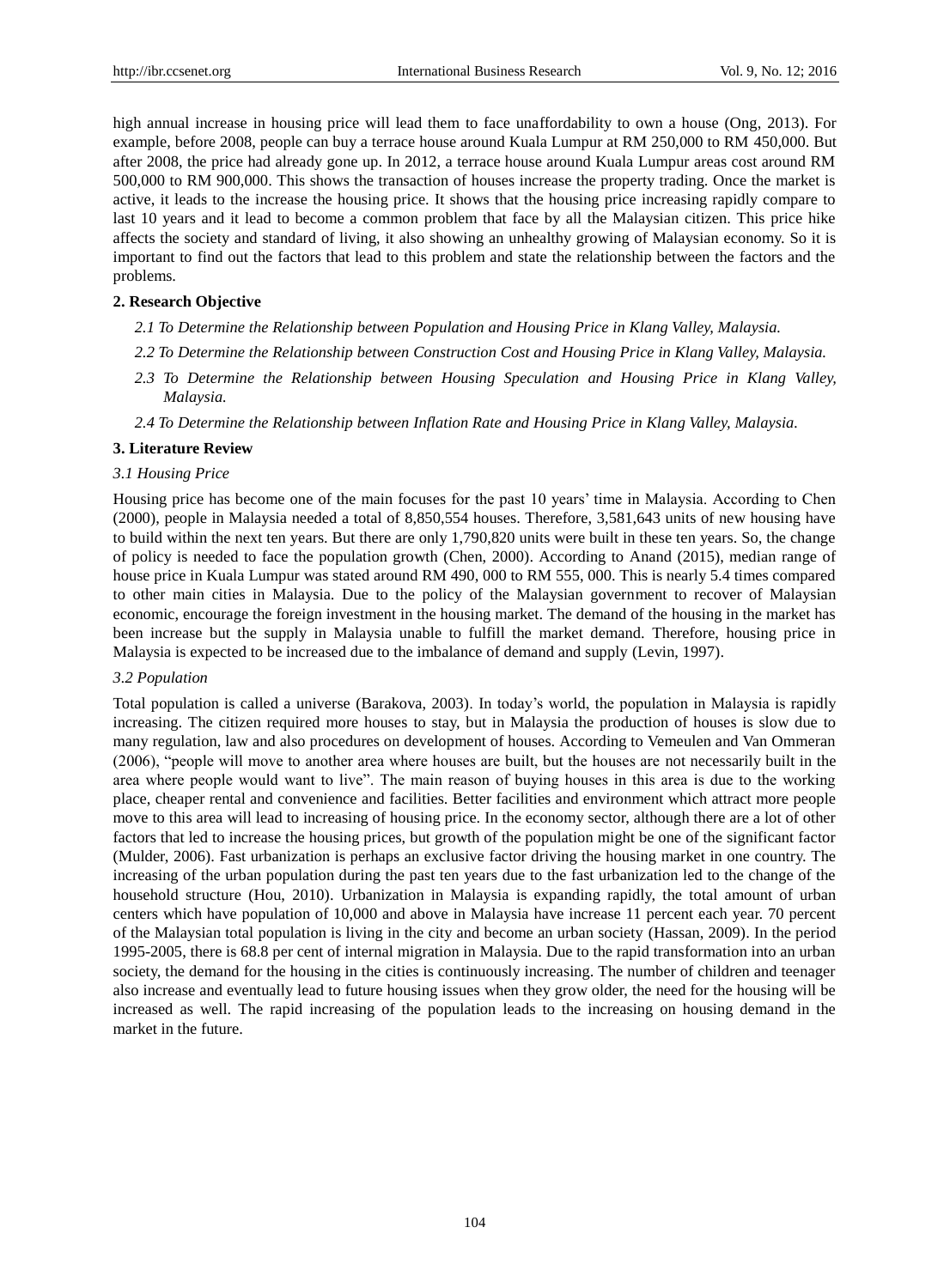

Figure 1. Population of Malaysia

# *Sources from (Statistics Malaysia, 2015)*

# *3.3 Construction Cost*

Construction cost defines as the expenses that involved such as contractor for labor, material, equipment in developing of houses (Kassim, 2005). According to the Haron (2005), the cost of construction will be one of the important subject in the project of housing development and it is led the project to success or failure. The cost of construction can be define as resource of the project planning, budgeting cost, cost estimating, and cost of control on the material cost, labor, machinery, technology, and cost of transportation (Mohammed, 2003). In the construction project, cost of material is one of the highest financial load. Due to the increasing in the cost of material, the developer will not bear the cost due to increasing in material but transfer the cost to buyer by increasing the housing price (Ibrahim, 2012). The labor cost also included in the construction cost that involved in a development project. The construction sector in Malaysia is affected by the shortage of skilled labor force. Working in a construction side is hard compare to other work and it needed more physical energy, so that the Malaysian citizen are less involved in it, and the developers need to depend on the foreign labor who are willing to earn less but do more in work. The Malaysia constructor required more labor from foreign country to fulfill the requirement of general construction working with the lower payment compare to the local labor. Hence, during the shortage the improvement of wages and the benefits for winning labor force, identical with high rate of development (Sambasivan, 2007).

# *3.4 Housing Speculation*

Housing speculation is the action of financial transaction, or trading of an asset, which have a significant risk of losing or all of the initial outlay, in expectation of substantial gain. Malaysia has listed as the tops Asian country to invest in, said by The Global Property Guide. Malaysia has a mix of the relatively low round-trip purchases costs, high rental yields and low capital gain taxes which will be very attractive for the investor to invest in the property market (Mohammad, 2010). A Consumer Trends Survey which done by the Malaysian property website (IProperty.com.my, 2010) which shows that Malaysian investors are more likely to invest in the high end properties. Due to the positive speculation on the housing, it will lead to increase in housing price, increase in vacancies, increase in mortgage rate, and increase in the residential investment. It is the change of the expectation about the future house price by homeowners and housing investor. The intuition behind the restriction on the housing price is that the prospect of being able to sell the house at higher price in the future so it leads to higher price now. The speculation in housing market can be a group of treats speculation as a deviation from a model benchmark. According to Glaeser (2012), easy credit cannot explain the full extent of the housing boom and this leave door open for a potentially important role of irrational expectations (Towbin, 2014). In the financial market, the relationship between housing price and speculation is injurious to the public because they heighten price fluctuations. It creates a rapid increase of housing price and it may create speculation of housing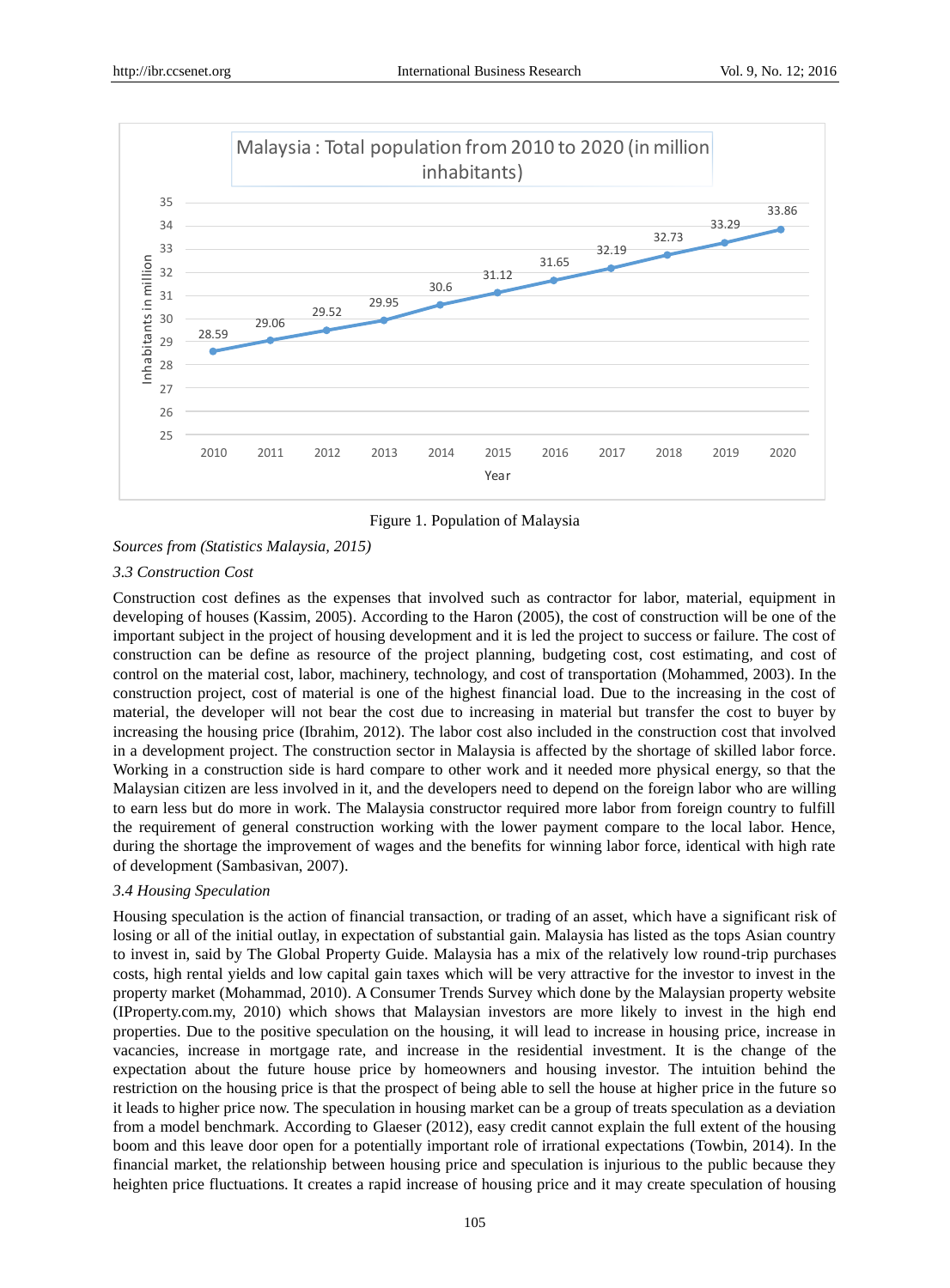price boom or bubble. The investor will speculate property prices because of the rapid growth of housing price. However, the speculation is qualified through the number of confirmer transaction as the transaction will be increased itself from time to time. Active speculation in the market will direct increase the price of housing in the area due to the expectation of the investor in this market (Larsen, 2010). But it will also lead to price boom and bubble in this area. Malaysia is one of the most active market in the Asian country.

# *3.5 Inflation Rate*

Inflation is defined as the price for services and goods is increasing continuously and the purchasing power of currency is decreasing. Central banks are the main party who playing an important role to control the inflation, and avoid deflation. During the inflation, price for good and services will be increased. Due to this, the material of the construction will be increased as well. When the money supply increase, it will cause the house price increase and it already note by the global scenario (Ong, 2013). The government tended to react to this by imposing strong austerity policies and macro-economic controls, which often led to economic depression afterward. The high inflation will have a serious impact to the developers and state-owned enterprises who are the dominant buyer of commodity housing. Inflation will affect the housing price through the increasing of the cost of construction. Comparing the price of new and old houses, the new houses will be more expensive on average than the older. Next is the impact on rent, when the rent fee increase, it will lead to increasing of the housing price because the price of the house is equal to the present value of future streams of actual or imputed rents. Thus, inflation impact house prices through increase of the rents.

# *3.6 Research Framework*

The dependent variable of this study is the housing price while the independent variables of this study are the population, construction cost, housing speculation, and inflation rate.





# **4. Method**

This study is an exploratory in nature with a quantitative approach. The data is collected via questionnaire survey form distributed to 120 youngest respondents in the sample area which is Klang Valley region. Each single elements are calculated its average index respect to few level of influence under respondents opinion. The index will then treated as influencing level of the factors. These data were later analyzed using Statistical Package for Social Science (SPSS) version 21.0.

# **5. Analysis and Interpretation**

This aim of this study is to investigate the most significant factors that influence the housing price among youngest in Klang Valley, Malaysia. The factors which have chosen to examine for this study is population, construction cost, housing speculation, and inflation rate. The relationship between housing price and the four factors were analysed in chapter four.

# *5.1 Correlation Analysis*

Housing price shows an average correlation with population, construction cost, and housing speculation. While housing price shows a very low correlation with inflation rate. Population shows a moderate correlation with housing price, construction cost, and housing speculation. While population show a very low correlation with inflation rate. Construction cost has a moderate correlation with housing price, and population. Correlation between construction cost with housing speculation, and inflation rate is low. Housing speculation has a moderate correlation with housing price, and population. The correlation between housing speculation with construction cost, and inflation rate is low. Lastly, inflation rate has a very low correlation with housing price,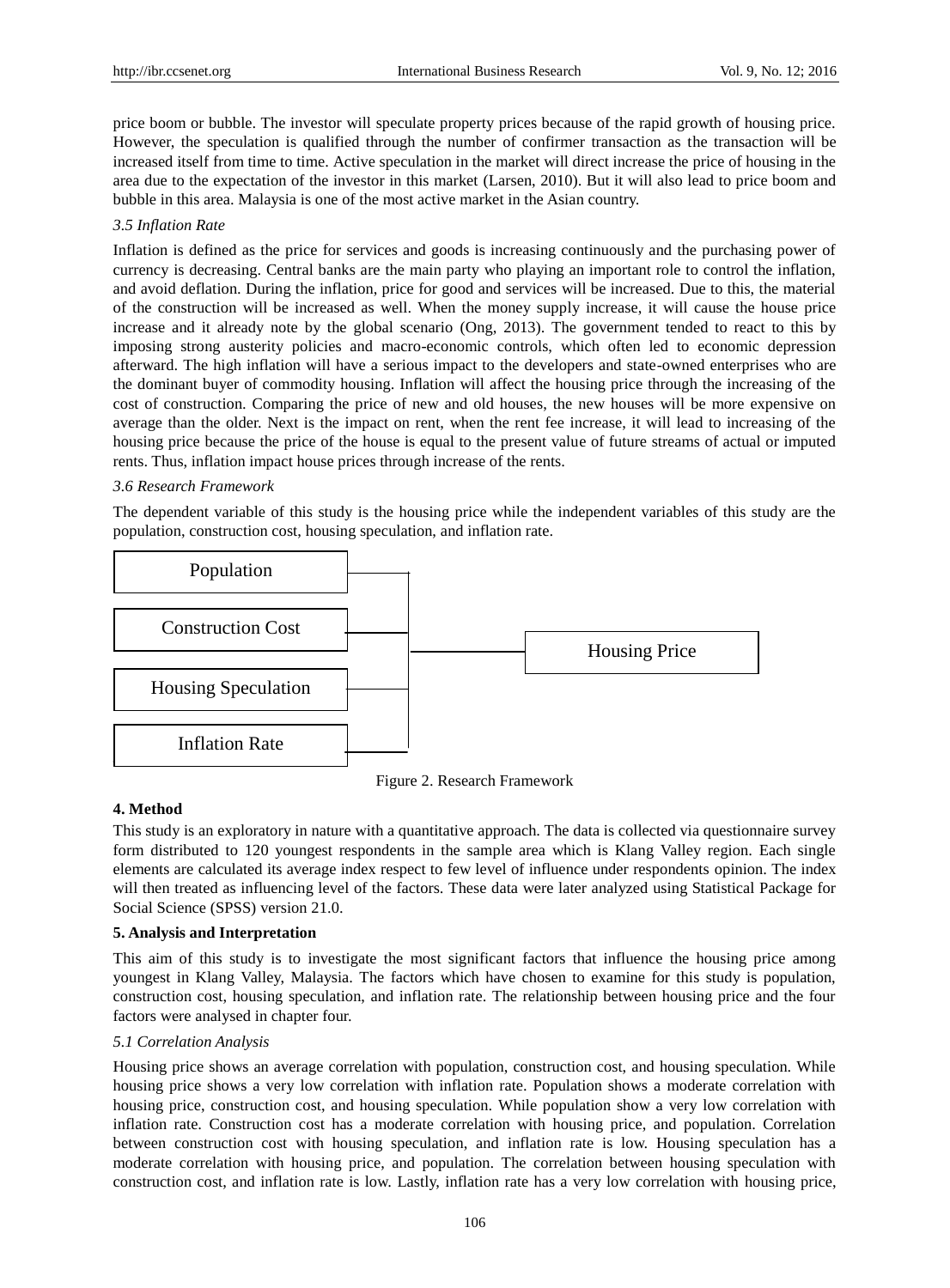| <b>Correlations</b> |                            |               |                     |              |             |                |  |
|---------------------|----------------------------|---------------|---------------------|--------------|-------------|----------------|--|
|                     |                            |               |                     | Construction | Housing     |                |  |
|                     |                            | Housing price | Population          | cost         | speculation | Inflation rate |  |
| Housing price       | Pearson Correlation        |               | $.491**$            | $.468$ **    | $.400**$    | .099           |  |
|                     | $Sig. (2-tailed)$          |               | .000                | .000.        | .000        | .283           |  |
|                     | N                          | 120           | 120                 | 120          | 120         | 120            |  |
| Population          | <b>Pearson Correlation</b> | $.491**$      |                     | $.361$ **    | $.460**$    | .051           |  |
|                     | $Sig. (2-tailed)$          | .000          |                     | .000         | .000        | .582           |  |
|                     | N                          | 120           | 120                 | 120          | 120         | 120            |  |
| Construction cost   | <b>Pearson Correlation</b> | $.468***$     | $.361$ <sup>*</sup> |              | $.292**$    | $.210*$        |  |
|                     | $Sig. (2-tailed)$          | .000          | .000                |              | .001        | .021           |  |
|                     | N                          | 120           | 120                 | 120          | 120         | 120            |  |
| Housing speculation | <b>Pearson Correlation</b> | $.400**$      | $.460^{\degree}$    | $.292**$     |             | .135           |  |
|                     | $Sig. (2-tailed)$          | .000          | .000                | .001         |             | .141           |  |
|                     | N                          | 120           | 120                 | 120          | 120         | 120            |  |
| Inflation rate      | Pearson Correlation        | .099          | .051                | $.210^{*}$   | .135        |                |  |
|                     | $Sig. (2-tailed)$          | .283          | .582                | .021         | .141        |                |  |
|                     | N                          | 120           | 120                 | 120          | 120         | 120            |  |

and population. A low correlation exists with construction cost, and housing speculation.

#### Table 1. Correlation Analysis

\*\*. Correlation is significant at the 0.01 level (2-tailed).

\*. Correlation is significant at the 0.05 level (2-tailed).

## *5.2 Multiple Regression Analysis*

36.1% of the dependent variable (housing price among youngest) can be explained by the four independent variables (population, construction cost, housing speculation, and inflation rate) in this study. The following 63.9% of the dependent variable is explained by other independent variable which are not been examine in this study. The arrangement of strengths among the independent variable (population, construction cost, housing speculation, and inflation rate) that contributes to the dependent variable housing price) are population (B= .300), construction cost ( $B = .310$ ), housing speculation ( $B = .172$ ), and inflation rate ( $B = .005$ ). For each of the variable, the significant value will show whether these variable contributed significantly to the equation. The hypothesis will be accepted if the value of significant is less than  $.05$ .

| Table 2. Multiple Regression Analysis |
|---------------------------------------|
|---------------------------------------|

| <b>Dependent Variable</b> | Independent              | <b>Coefficient Value</b> | <b>Significant Value</b> |      |
|---------------------------|--------------------------|--------------------------|--------------------------|------|
|                           | <b>Variable</b>          | (B)                      | (Sig)                    |      |
|                           | Population               | .300                     | .001                     |      |
| <b>Housing Price</b>      | <b>Construction Cost</b> | .310                     | .000                     |      |
|                           | Housing Speculation      | 172                      | .047                     | .361 |
|                           | <b>Inflation Rate</b>    | $-.005$                  | .951                     |      |

*5.3 Hypotheses Result* 

Table 3. Hypotheses Result

| <b>Hypothesis</b>                                                                             | <b>Results</b> |
|-----------------------------------------------------------------------------------------------|----------------|
| H1: There is a positive relationship between the populations and the housing price in Klang   | Accepted       |
| Valley, Malaysia.                                                                             |                |
| H2: There is a positive relationship between the construction costs and the housing price in  | Accepted       |
| Klang Valley, Malaysia.                                                                       |                |
| H3: There is a positive relationship between the housing speculation and the housing price in | Accepted       |
| Klang Valley, Malaysia.                                                                       |                |
| H4: There is a positive relationship between the inflation rates and the housing price in     | Rejected       |
| Klang Valley, Malaysia.                                                                       |                |

#### **6. Overall Finding Based on the Research Objectives**

The aim of this study is to investigate the most significant factors that influence the housing price among youngest in Klang Valley, Malaysia. The factors which have chosen to examine for this study is population, construction cost, housing speculation, and inflation rate. The relationship between housing price and the four factors was analysed in chapter four.

#### *6.1 To Determine the Relationship between Population and Housing Price in Klang Valley, Malaysia*

The relationship between population and housing price is positively related. There are few researches which states that, population had positive relationship with housing price. According to Mulder (2006) population is the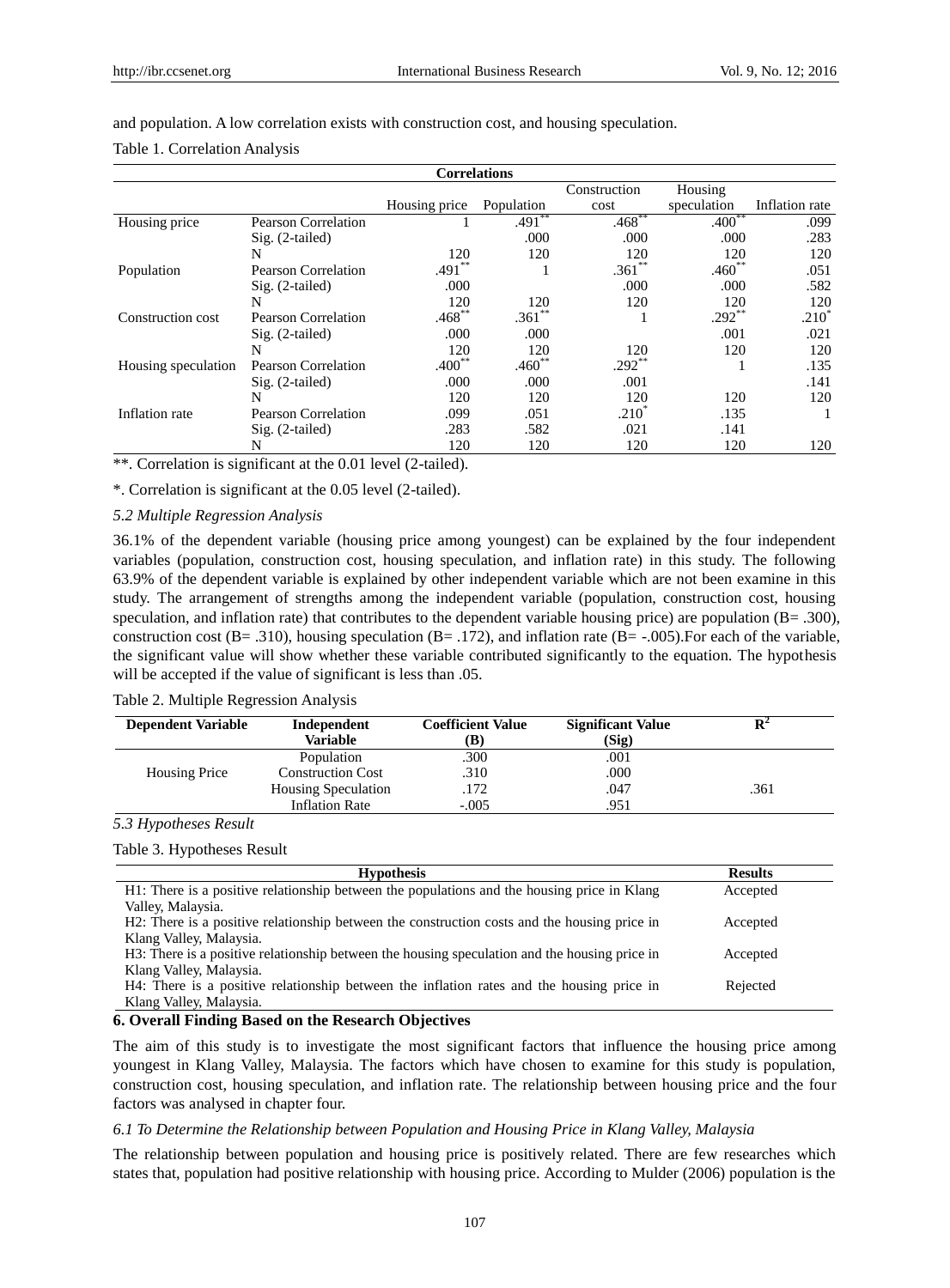main key factor which affecting the housing price, people will move to the area houses are built or the area which more convenience or have more people living in. According to Hassan (2009) 70% people live in city and it shows population is one of the factors that influencing living area, thus it will lead to effect of housing price. Besides that Hou (2010) states that increase of the population leads to the expanding of urban area. Indirectly this will lead to the increase of housing price.

#### *6.2 To Determine the Relationship between Construction Cost and Housing Price in Klang Valley, Malaysia*

The construction cost positively related with housing price. According to Kassim (2005) construction cost has direct influence on the housing price due to the raw material. The price hike in raw material will increase the housing price. According to Haron (2005) construction cost will be included into the developers' account when they develop any housing projects. According to Ibrahim (2012) construction cost is the production cost of housing development and it will increase the selling price of a house.

## *6.3 To Determine the Relationship between Housing Speculation and Housing Price in Klang Valley, Malaysia*

There is a positive relationship between housing speculation and housing price. According to Mohammad (2010) the more the speculation of the product, the market more active and attract more investor to invest on the product. Thus this will lead to an increase on demand. According to Towbin (2014) there is a relationship between house price and speculation in financial market and speculation is injurious to public because it improves price fluctuations in the market.

#### *6.4 To Determine the Relationship between Inflation Rate and Housing Price in Klang Valley, Malaysia*

This study shows inflation rate is not influence the housing price. The result is different from Ong (2013) which saying inflation will load real payment on the long-term fixed-rate mortgage, increasing of money supply lead to inflation and reduce in money value and lead to increasing of housing price. This supported by Anari (2002) by saying that inflation rate have a relation between house price, rent, and also consumer price index. Although in this study, inflation rate had been rejected due to some reason, but there are seen to have relationship in other studies.

## **7. Conclusion**

Results showed that population, construction costs and housing speculation are influence the housing price in Malaysia. Therefore, efforts to increase the affordability should be continued by the Government of Malaysian, policy maker, developer and other related parties in order to the youngest able to buy a house. The effort would further upgrade and maintain the affordability as well as assist in achieving the dream to own a house in Malaysia.

#### **References**

- Alaghbari, W. E., Salim, A., Dola, K., & Abdullah, A. A. A. (2012). Identification of significant factors influencing housing cost in Yemen. *International Journal of Housing Markets and Analysis*, *5*(1), 41-52. <http://dx.doi.org/10.1108/17538271211206653>
- Anand, R. (2015). Malaysia"s home prices "seriously unaffordable", says Khazanah Research. *The Malaysia Insider*.
- Anari, A., & Kolari, J. (2002). House prices and inflation. *Real Estate Economics*, *30*(1), 67-84. <http://dx.doi.org/10.1111/1540-6229.00030>
- Barakova, I., Bostic, R. W., Calem, P. S., & Wachter, S. M. (2003). Does credit quality matter for homeownership? *Journal of housing Economics*, *12*(4), 318-336. <http://dx.doi.org/10.1016/j.jhe.2003.09.002>
- Chen, E. L. L. (2000). An overview of the Malaysian property market. In *UPM Workshop: Environment Friendly Township for Developing Countries. Serdang, Malaysia: UPM Press*.
- Statistics Malaysia. (2015). Department of Statistics Malaysia.
- Glaeser, E. L., & Nathanson, C. G. (2014). *Housing bubbles* (No. w20426). National Bureau of Economic Research.
- Haron, N. A., Hassim, I. S., Kadir, M. R. A., & Jaafar, M. S. (2005). Building cost comparison between conventional and formwork system: a case study of four-storey school buildings in Malaysia. *American Journal of Applied Sciences*, *2*(4), 819-823. <http://dx.doi.org/10.3844/ajassp.2005.819.823>
- Hassan, N. (2009). Issues and challenges of sustainable urban development in Malaysia. *Sustainable urban development issues in Malaysia*, 1-22.